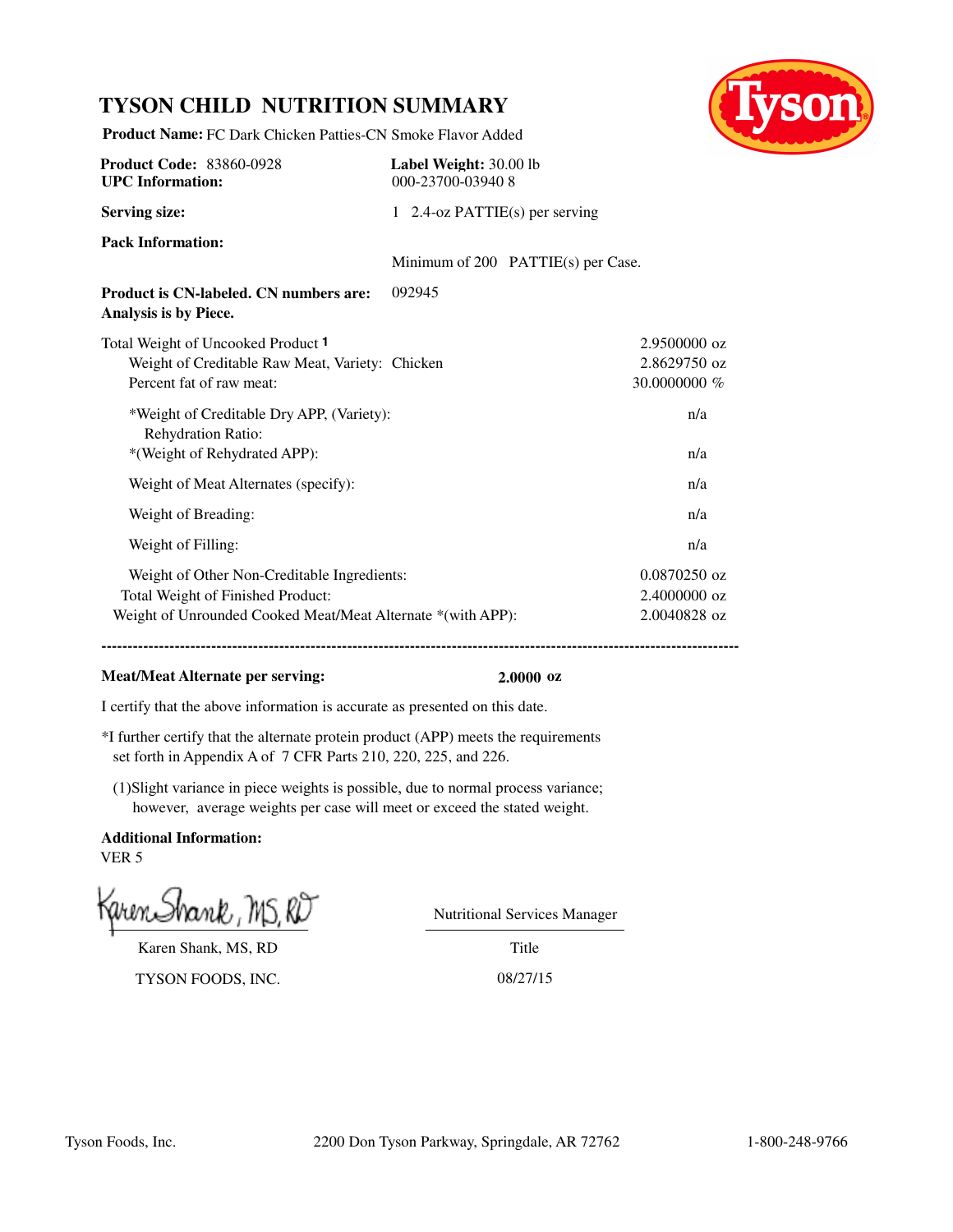# **Product Information**





#### **Chicken Burger, 2.4 oz.**

Product Code: 83860-928 UPC Code: 00023700039408

- Available for commodity reprocessing USDA 100103
- Utilizes all dark meat to help keep commodity pounds in balance and extend commodity dollars further than beef, pork, or turkey
	- Better nutritionals than traditional beef burgers
- Perforated and flame- broiled with a made- from- scratch appearance and texture
- $-$  Great bite and flavor that is Kid Tested, Kid Approved<sup>TM</sup>

#### **PREPARATION**

PREPARATION: Appliances vary, adjust accordingly. Heating times are approximate. Place product on sheet pan uncovered. Convection Oven Preheat to 350° F. Heat for 9-13 minutes from frozen. Conventional Oven Preheat to 350° F. Heat for 13-17 minutes from frozen.

#### **PIECE COUNT**

Minimum of 200 PATTIE(s) per Case

#### **MASTER CASE**

| Gross<br>Weight      | 31.6161 IB | Width:  | 13.125 IN  |
|----------------------|------------|---------|------------|
| <b>Net</b><br>Weight | $30$ IB    | Length: | 19.6875 IN |
| Cube:                | 2.215 FT   | Height: | 14.8125 IN |

#### **PALLET CONFIGURATION**



#### **STORAGE**

| Shelf Life:     | 270 days |
|-----------------|----------|
| Storage Temp:   | 0 F      |
| Storage Method: | Frozen   |

Nutrition Facts

 $\otimes 0$ 

 $\overline{\phantom{0}}$ 

Serving Size: 1 PIECE (67g) Servings Per Container: About 200

| Calories 190                                                 | Calories from Fat 110 |
|--------------------------------------------------------------|-----------------------|
|                                                              | % Daily Value*        |
| Total Fat 13g                                                | 20%                   |
| Saturated Fat 3.5g<br>Trans Fat 0g<br>Polyunsaturated Fat 3g | 18%                   |
| Monounsaturated Fat 5g                                       |                       |
| Cholesterol 85mg                                             | 28%                   |
| Sodium 490mg                                                 | 20%                   |
| Total Carbohydrate 1g                                        | 0%                    |
| Dietary Fiber 0g<br>Sugars Og                                | 0%                    |
| Protein 18g                                                  | 36%                   |
| Vitamin A 2%                                                 | Vitamin C 0%          |
| Calcium 2%                                                   | Iron $6%$             |

#### **CN Label: Yes**

#### **CN Label Numbers:** 092945

**CN Statement:** One 2.40 oz. fully cooked dark chicken pattie provides 2.00 oz. equivalent meat for the Child Nutrition Meal Pattern Requirements.

To obtain a signed copy of the CN statement for this item, please contact the Tyson Food Service Concierge via e-mail or call 1 -800 - 248 -9766.

#### **INGREDIENTS**

Ground dark chicken, seasoning [maltodextrin, salt, autolyzed yeast extract, natural flavors, gum arabic, grill flavor (from sunflower oil), natural smoke flavor], caramelized sugar powder [carmalized sugar and maltodextrin], natural flavor.

CONTAINS NO ALLERGENS



**tysonfoodservice.com** 1-800 -24-TYSON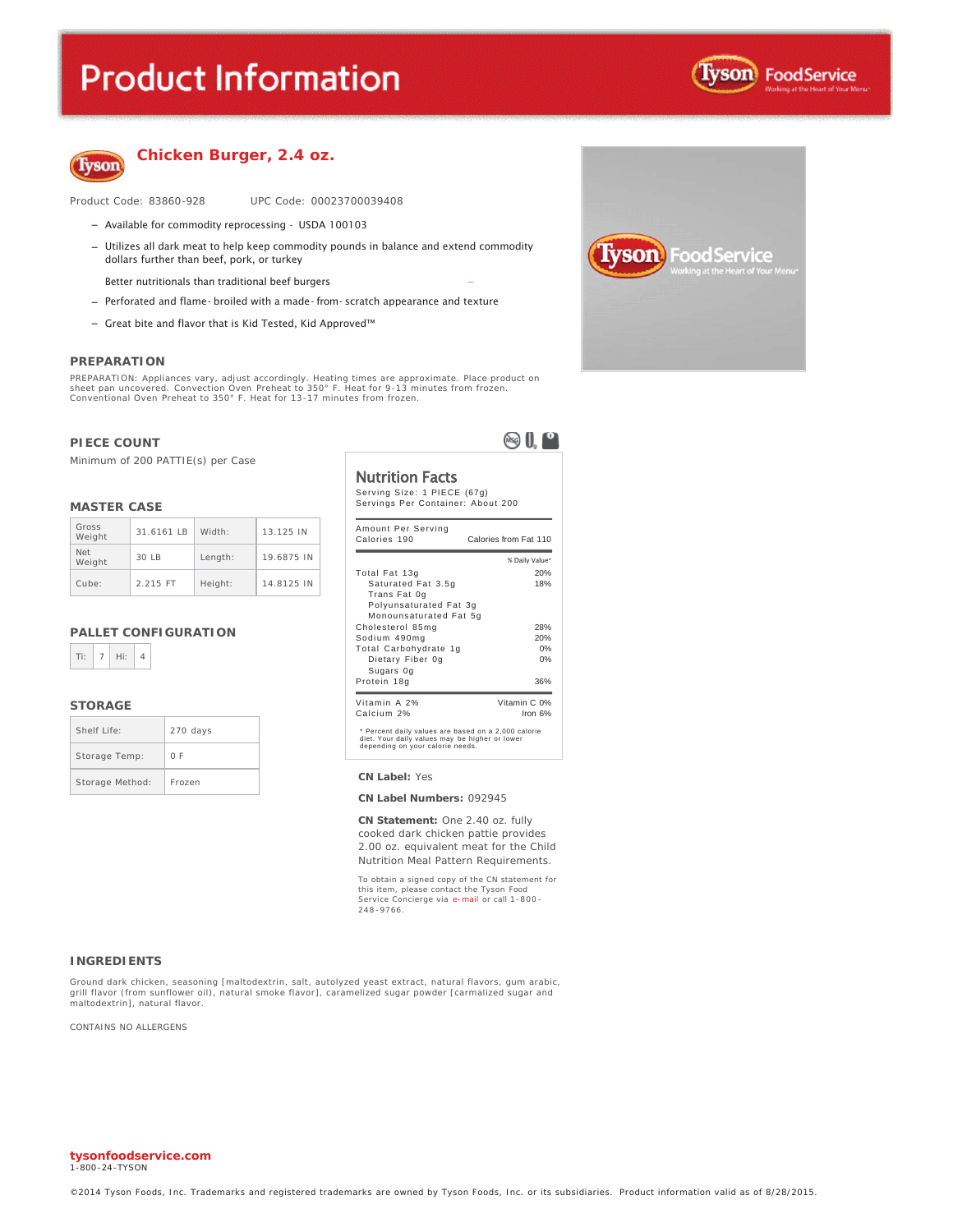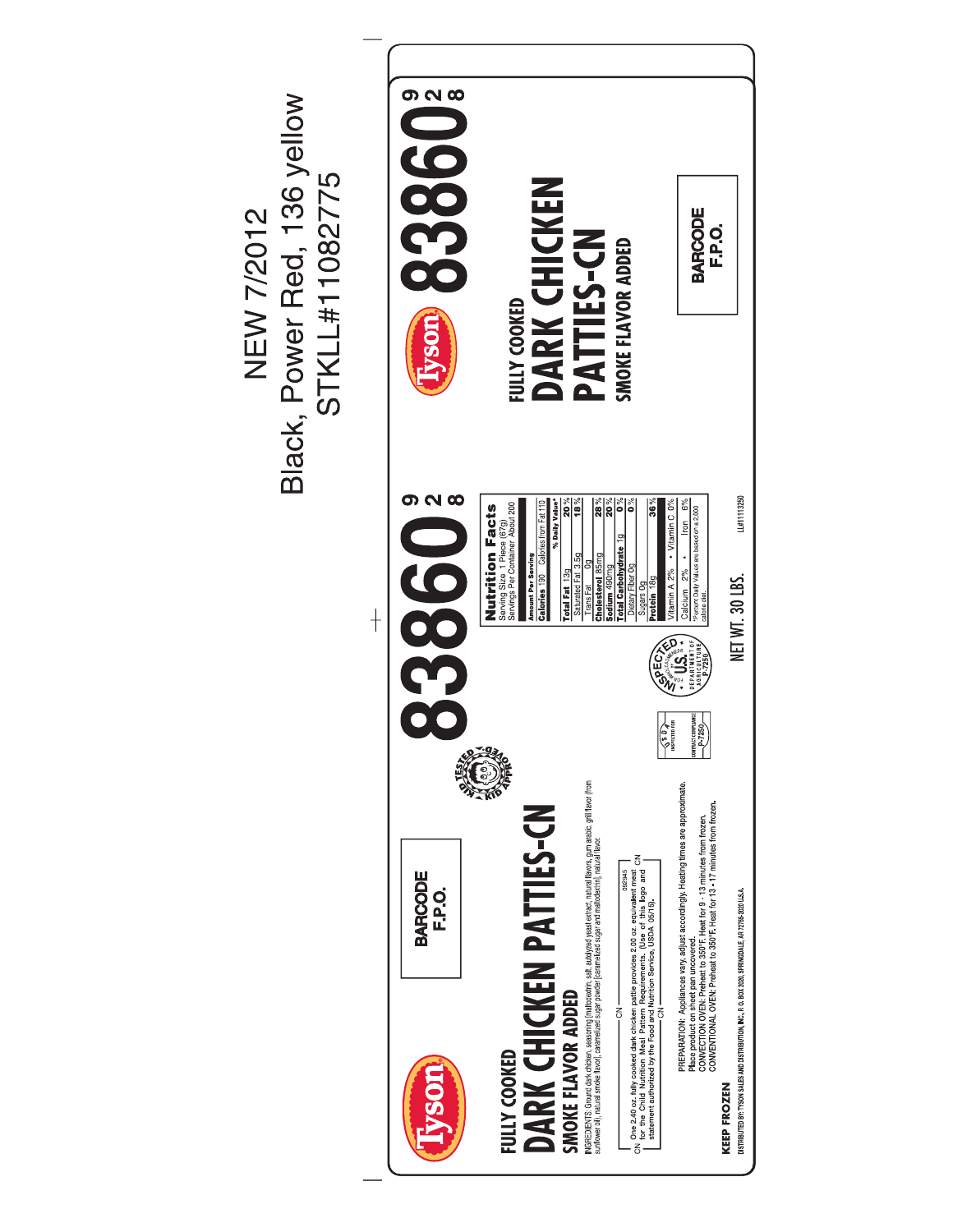

### Sample Product Formulation Statement (Product Analysis) for Meat/Meat Alternate (M/MA) **Products**

Child Nutrition Program operators should include a copy of the label from the purchased product carton in addition to the following information on letterhead signed by an official company representative.

Product Name: FC dark Chicken Pattle Code No.: 83840-928 Manufacturer: TUSON FOOTS, INC Case/Pack/Count/Portion/Size: MC: 30 Ibs

#### I. Meat/Meat Alternate

Please fill out the chart below to determine the creditable amount of Meat/Meat Alternate

| <b>Description of Creditable</b><br>Ingredients per<br><b>Food Buying Guide (FBG)</b> | <b>Ounces per Raw</b><br><b>Portion of Creditable</b><br>Ingredient | <b>Multiply</b> | <b>FBG Yield/</b><br><b>Servings</b><br>Per Unit | Creditable<br>Amount * |
|---------------------------------------------------------------------------------------|---------------------------------------------------------------------|-----------------|--------------------------------------------------|------------------------|
| Bondes onicken wis Skin in                                                            | 2.8629750                                                           |                 | $\sigma$ .                                       | 7.0040826              |
| nat nop.                                                                              |                                                                     |                 |                                                  |                        |
|                                                                                       |                                                                     |                 |                                                  |                        |
| A. Total Creditable M/MA Amount                                                       |                                                                     |                 |                                                  |                        |

\*Creditable Amount - Multiply ounces per raw portion of creditable ingredient by the FBG Yield Information.

#### II. Alternate Protein Product (APP)

If the product contains APP, please fill out the chart below to determine the creditable amount of APP. If APP is used, you must provide documentation as described in Attachment A for each APP used.

| Description of APP,<br>manufacture's name,<br>and code number                    | <b>Ounces</b><br>Dry APP<br><b>Per Portion</b> | <b>Multiply</b> | $%$ of<br>Protein<br>$As-Is*$ | Divide by<br>$18**$ | <b>Creditable</b><br>Amount<br>$APP***$ |
|----------------------------------------------------------------------------------|------------------------------------------------|-----------------|-------------------------------|---------------------|-----------------------------------------|
|                                                                                  |                                                | х               |                               | $\div$ by 18        |                                         |
|                                                                                  |                                                | х               |                               | $\div$ by 18        |                                         |
|                                                                                  |                                                | X               |                               | $\div$ by 18        |                                         |
| <b>B. Total Creditable APP Amount</b>                                            |                                                |                 |                               |                     |                                         |
| C. TOTAL CREDITABLE AMOUNT $(A + B$ rounded down to<br>nearest $\frac{1}{4}$ oz) |                                                |                 |                               |                     | $\infty$                                |

\*Percent of Protein As-Is is provided on the attached APP documentation.

\*\*18 is the percent of protein when fully hydrated.

\*\*\* Creditable amount of APP equals ounces of Dry APP multiplied by the percent of protein as-is divided by 18.  $^{1}$ Total Creditable Amount must be rounded down to the nearest 0.25oz (1.49 would round down to 1.25 oz meat equivalent). Do not round up. If you are crediting M/MA and APP, you do not need to round down in box A (Total Creditable M/MA Amount) until after you have added the Total Creditable APP Amount from box B to box C.

Total weight (per portion) of product as purchased

Total creditable amount of product (per portion)  $\overrightarrow{S} \cdot \overrightarrow{O}$  and weight of product.)<br>(Reminder: Total creditable amount cannot count for more than the total weight of product.) Total creditable amount of product (per portion)

I certify that the above information is true and correct and that a  $\rightarrow \frac{1}{2}$  ounce serving of the above product (ready for serving) contains  $\sim$  Ounces of equivalent meat/meat alternate when prepared according to directions.

I further certify that any APP used in the product conforms to the Food and Nutrition Service Regulations (7 CFR Parts 210, 220, 225, 226, Appendix A) as demonstrated by the attached supplier documentation.

Miller, Ms, Pd Project Leader<br>Miller, MS, RD 6.29-15 479-290-232 Signature